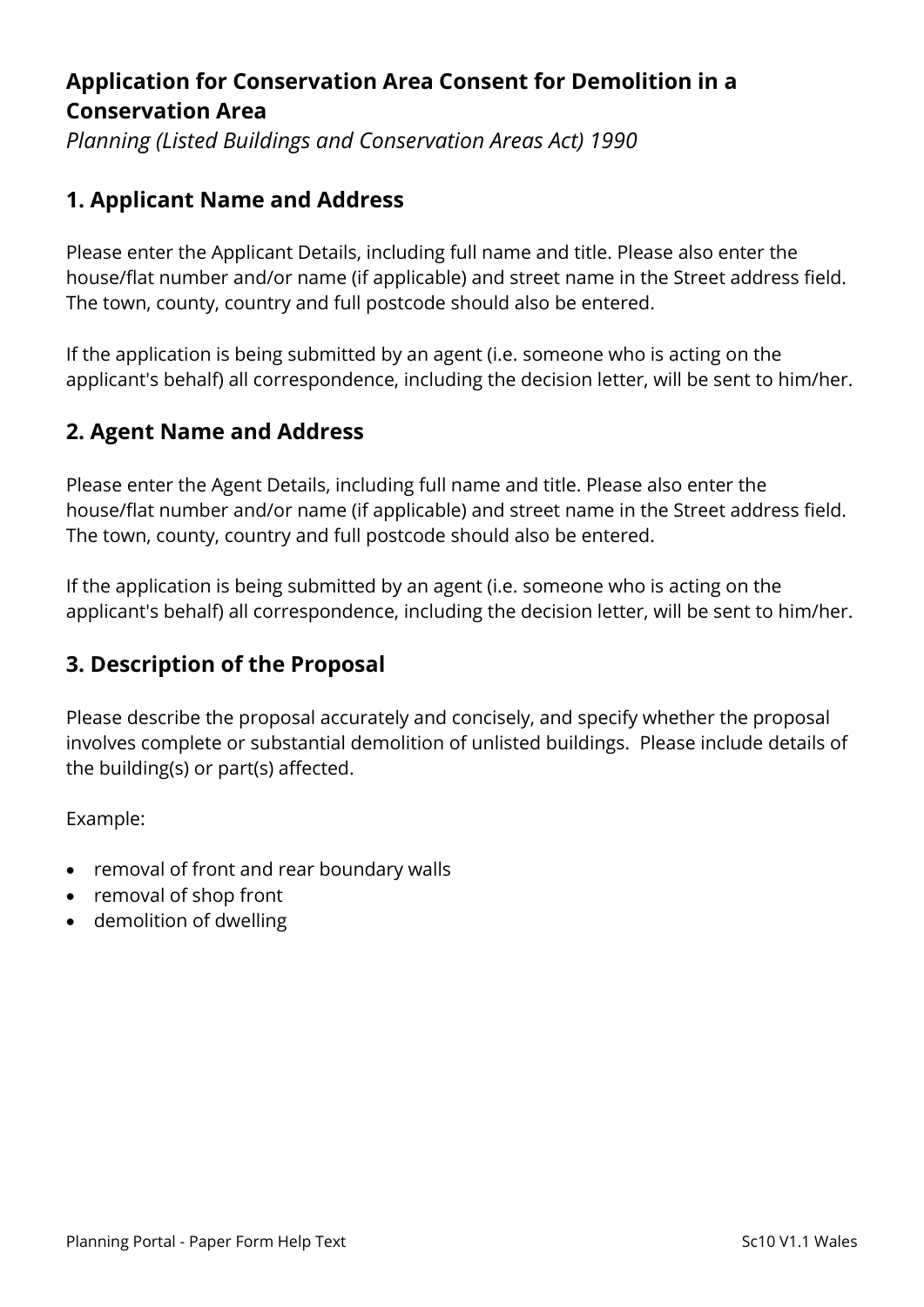# **4. Site Address Details**

Please enter the full postal address of the site. Enter the house/flat number and / or name (if appropriate) and street name in the Street address field. The town, county and full postcode should also be entered. If the application relates to open ground describe its location as clearly as possible (e.g. '*Land to rear of 12 to 18 High Street'* or provide a grid reference).

When you submit a location plan, it is recommended that this is at a scale of 1:1250 or 1:2500, showing at least two named roads and surrounding buildings. The properties shown should be numbered or named to ensure that the exact location of the application site is clear.

The application site must be edged clearly with a red line on the location plan. It should include all land necessary to carry out the proposed development (e.g. land required for access to the site from a public highway, visibility splays (access around a road junction or access, which should be free from obstruction), landscaping, car parking and open areas around buildings).

A blue line must be drawn on the plan around any other land owned by the applicant, close to or adjoining the application site.

All plans must be to a metric scale and any figured dimensions given in metres and a scale bar should be included. Each plan should show the direction of North.

#### **5. Related Proposals**

Please provide details of proposals for new buildings or other works on the site which accompany this application.

Where a proposal for the same site already has planning permission please provide a description of the proposal and the application reference number.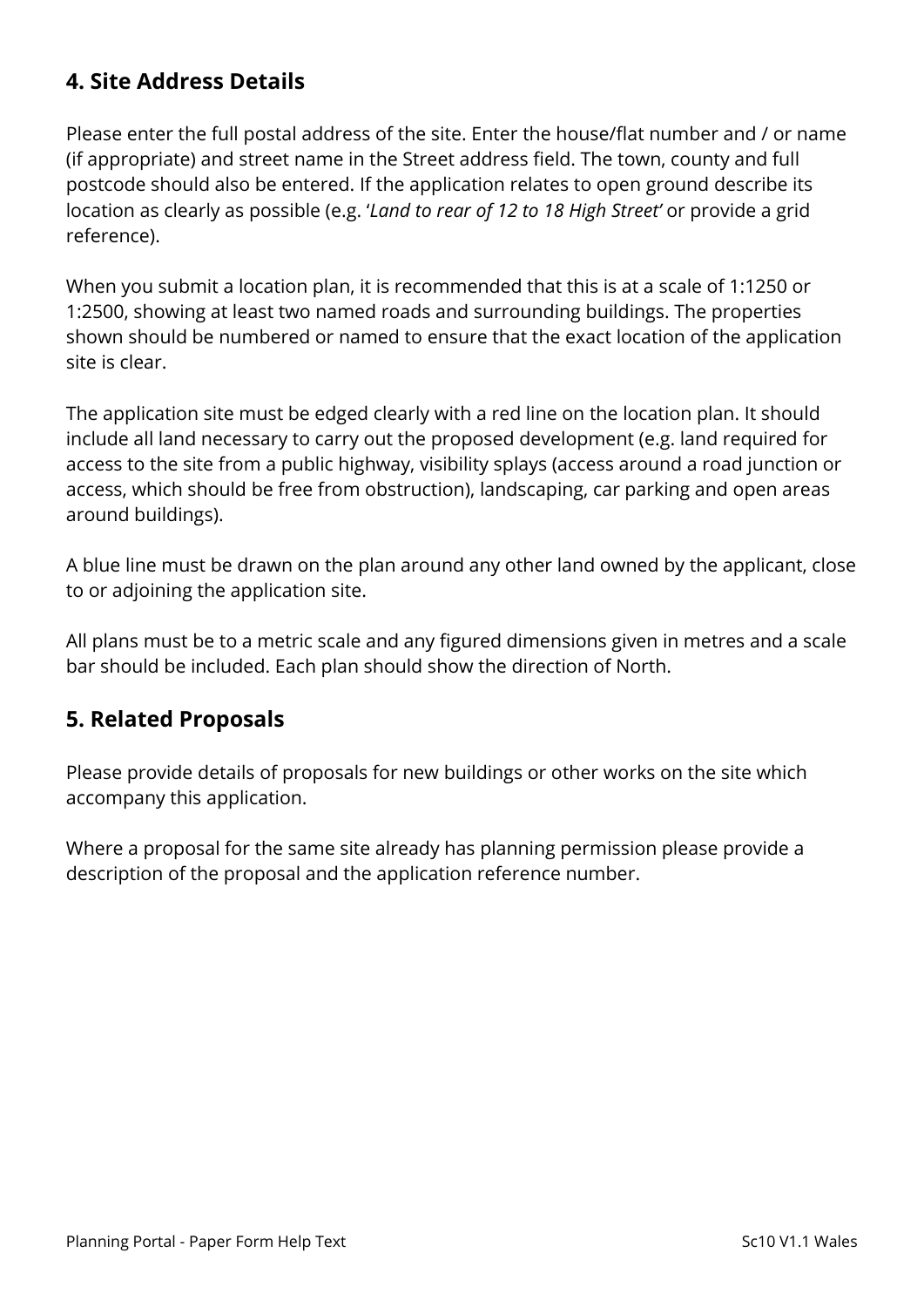# **6. Pre-application Advice**

The local authority may be able to offer (possibly for a fee) pre-application discussions before a formal application is submitted in order to guide applicants through the process. This can minimise delays later in processing the application.

Pre-application discussions can also help you and the planning authority identify areas of concern about your proposed development so that you can give consideration to amending your proposal before the application is submitted. The advice and guidance given to you at the pre-application stage is given in good faith. However, it does not guarantee or supply a definitive undertaking as to whether your proposal is likely to be acceptable.

If you have received pre-application advice from the planning service please indicate the reference/date of any correspondence or discussion and the name of the officer. If you do not know these details then please state '*Unknown*'.

This will assist the Council in dealing with your application as quickly as possible.

# **7. Neighbour and Community Consultation**

The Council will consult your neighbours in most circumstances. It is often better to tell your neighbours prior to submitting the application rather than letting the Council's official letter of notification bring the application to their attention for the first time.

#### **8. Authority Employee / Member**

You must declare whether the applicant or agent is a member of the council's staff, an elected member of the Council or related to a member of staff or elected member of the Council.

## **9. Explanation for Proposed Demolition Work**

Please provide a reasoned justification for the proposed works. In order for the Council to assess an application for demolition properly, it may be necessary to supply additional information such as a structural survey or other analysis of the character or appearance of the area or building. If you need more information please contact your planning authority.

Please note that in a conservation area you do not need consent to demolish a building which does not exceed 115 cubic metres or to take down any wall, gate or fence which is less than 1 metre high where abutting a highway, or less than 2 metres high elsewhere.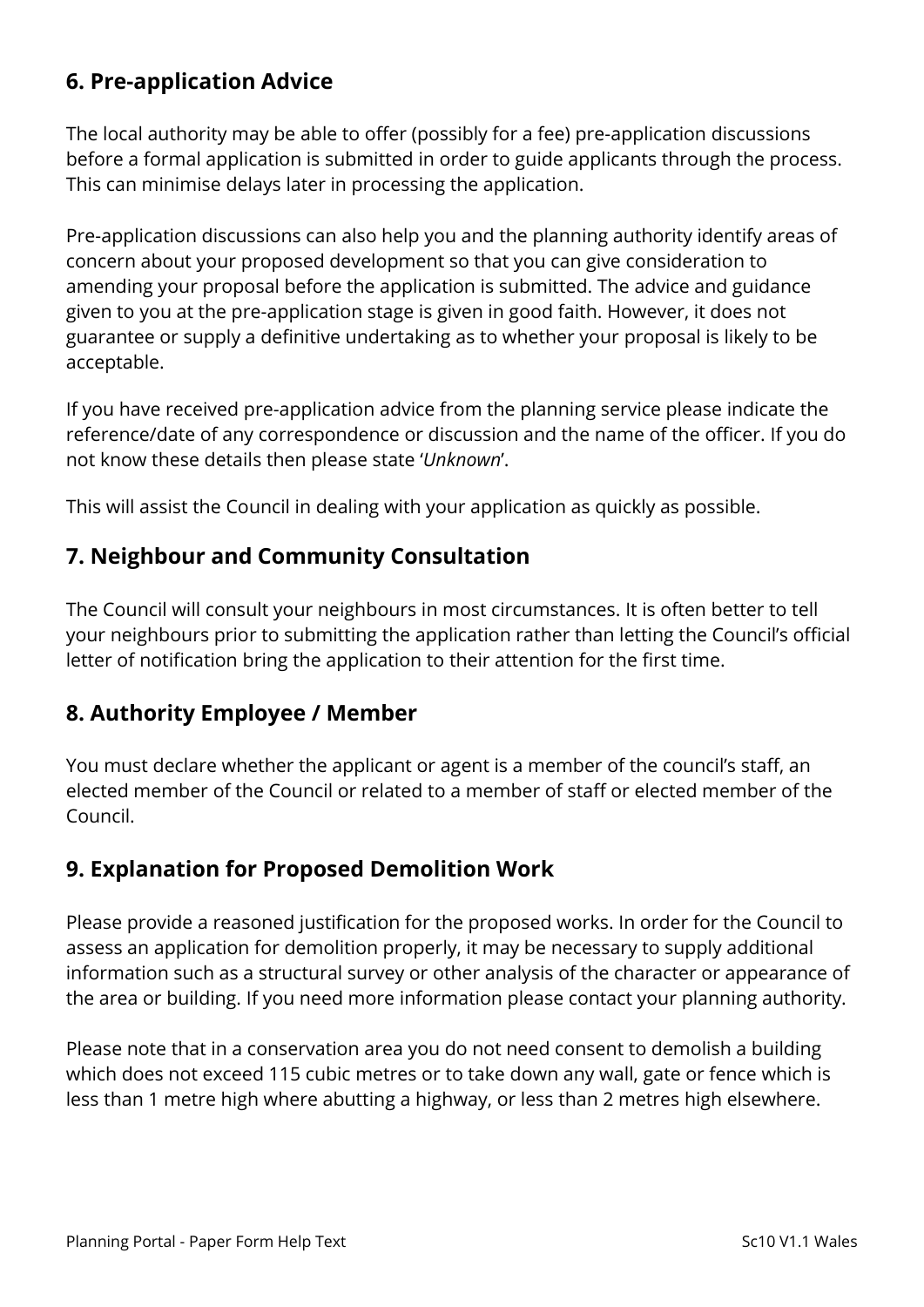# **10. Certificates**

An ownership certificate must be completed stating the current ownership of the land to which the application relates under the *Town and Country Planning (Development Management Procedure) (Wales) Order 2012*.

It is an offence, knowingly or recklessly, to complete a false or misleading certificate.

#### • **Certificate A - Sole Ownership**

Certificate A should only be completed if the applicant is the sole owner of the land to which the application relates (i.e. the applicant is the freeholder and there are no leaseholders with seven years or more remaining on their leases).

If the application involves a leasehold flat then certificate A does not apply as the applicant is not the sole owner. Therefore, in this circumstance, the applicant should complete certificate B,C or D (see details below).

#### • **Certificate B - Shared Ownership (All other owners known)**

Certificate B should be completed if the applicant is not the sole owner but knows the names and addresses of all the other owners (e.g. this certificate will need to be served if the proposals encroach onto adjoining land).

The Notice to Owners [\(Notice 1\)](https://ecab.planningportal.co.uk/uploads/1app/notices/notice1_wales.pdf) must also be completed and sent to all known owners.

A copy of the notice must also be sent with the application to the local authority.

#### • **Certificate C - Shared Ownership (Some other owners known)**

Certificate C should be completed if the applicant does not own all of the land to which the application relates and does not know the name and address of all of the owners.

The Notice to Owners [\(Notice 1\)](https://ecab.planningportal.co.uk/uploads/1app/notices/notice1_wales.pdf) must be completed and sent to all known owners.

Where the owner is unknown the Notice to Unknown Owners [\(Notice 2\)](https://ecab.planningportal.co.uk/uploads/1app/notices/notice2_wales.pdf) needs to be published in a local newspaper.

A copy of the notice must also be sent with the application to the local authority.

*…continued on next page…*